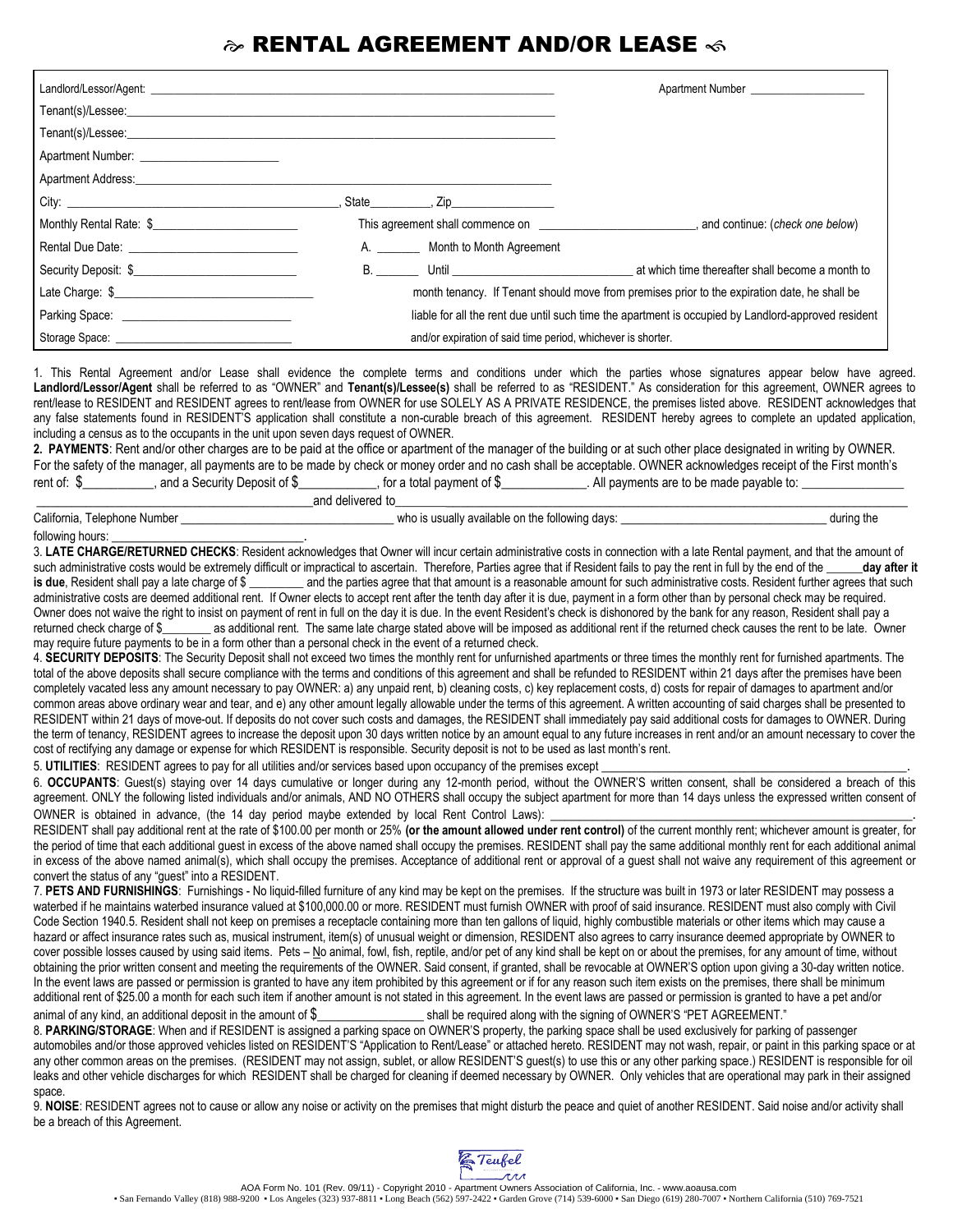10. **LOITERING AND PLAY**: Lounging, playing, or unnecessary loitering in the halls, on the front steps, or in the common areas in such a way as to interfere with the free use and enjoyment, passage or convenience of another RESIDENT is prohibited.

11. **DESTRUCTION OF PREMISES**: If the premises become totally or partially destroyed during the term of this Agreement so that RESIDENT'S use is seriously impaired, RESIDENT or OWNER may terminate this Agreement immediately upon three-day written notice to the other.

12. **CONDITION OF PREMISES**: RESIDENT acknowledges that he has examined the premises and that said premises, all furnishings, fixtures, furniture, plumbing, heating, electrical facilities, all items listed on the attached inventory sheet, if any, and/or all other items provided by OWNER are all clean, and in good satisfactory condition except as may be indicated elsewhere in this Agreement. RESIDENT agrees to keep the premises and all items in good order and condition and to immediately pay for costs to repair and/or replace any portion of the above damaged by RESIDENT, his guests and/or invitees, except as provided by law. At the termination of this Agreement, all of the above-enumerated items in this provision shall be returned to OWNER in clean and good condition except for reasonable wear and tear; the premises shall be free of all personal property and trash not belonging to OWNER. It is agreed that all dirt, holes, tears, burns, or stains of any size or amount in the carpets, drapes, walls, fixtures, and/or any other part of the premises, do not constitute reasonable wear and tear.

13. **MAINTENANCE AND ALTERATIONS**: RESIDENT shall not paint, wallpaper, alter or redecorate, change or install locks, install antenna or other equipment, screws, fastening devices, excessively large nails, or adhesive materials, place signs, displays, or other exhibits, on or in any portion of the premises without the written consent of the OWNER except as may be provided by law. RESIDENT shall deposit all garbage and waste in a clean and sanitary manner into the proper receptacles as provided and shall cooperate in keeping the garbage area neat and clean. RESIDENT shall be responsible for disposing of items of such size or nature as is not normally acceptable by the garbage hauler for the building. RESIDENT shall be responsible for keeping the garbage disposal clean of chicken bones, toothpicks, match sticks, celery, pits, grease, metal vegetable ties, and all other items that may tend to cause stoppage of the mechanism. RESIDENT shall pay for the cleaning out of any plumbing fixture that may need to be cleared of stoppage and for the expense or damage caused by the stopping of waste pipes or overflow from bathtubs, washbasins, toilets, or sinks, if caused by negligence or misuse by RESIDENT or their guests. Tenant must notify landlord with a written notice stating what item(s) need service or repair and give landlord a reasonable opportunity to service or repair that item(s). Should any charges be incurred by the City as a result of not notifying the Landlord in writing of such needed service or repairs, tenant shall be responsible for a minimum of \$201.50 for each occurrence plus any additional fines or inspection fees imposed by a government office as a result of RESIDENT not notifying OWNER in writing of any deficiencies with the residence.

14. **SMOKE DETECTOR**: The rental unit is equipped with properly functioning smoke detectors. Resident agrees to test the smoke detectors in the rental unit monthly for proper function. Resident agrees not to interfere with their normal function or disable the smoke detectors in any manner.

15. **HOUSE, POOL, AND LAUNDRY RULES**: RESIDENT shall comply with all house, pool, pet, and laundry rules attached to this agreement which may be changed from time to time. These rules shall apply to, but are not limited to, noise, odors, disposal of trash, pets, parking, use of common areas, and storage of toys, bicycles, tools, and other personal items (including signs and laundry), which must be kept inside and out of view. OWNER shall not be liable to RESIDENT for any violation of such rules by any other RESIDENTS or persons. Rights of usage and maintenance of the laundry room and/or pool and pool area are gratuitous and subject to revocation by OWNER at any time.

16. **CHANGE OF TERMS**: The terms and conditions of this agreement are subject to future change by OWNER after the expiration of the agreed lease period upon 30 days written notice setting forth such change and delivered to RESIDENT. Any changes are subject to laws in existence at the time of the Notice Of Change Of Terms.

17. **TERMINATION**: After expiration of the leasing period, this agreement is automatically renewed from month-to-month, but may be terminated by either party. The owner giving a 60 day notice and the resident giving a 30-day written notice of intention to terminate. Where laws require "just cause," such just cause shall be so stated on said notice. The premises shall be considered vacated only after all areas including storage areas are clear of all RESIDENT'S belongings, and keys and other property furnished for RESIDENT'S use are returned to OWNER. Should the RESIDENT hold over beyond the termination date or fail to vacate all possessions on or before the termination date, RESIDENT shall be liable for additional rent and damages, which may include damages due to OWNER'S loss of prospective new RENTERS.

18. POSSESSION: If OWNER is unable to deliver possession of the Apartment to RESIDENT on the agreed date, because of the loss or destruction of the Apartment or because of the failure of the prior RESIDENT to vacate or for any other reason, the RESIDENT and/or OWNER may immediately cancel and terminate this agreement upon written notice to the other party at their last known address, whereupon neither party shall have liability to the other, and any sums paid under this Agreement shall be refunded in full. If neither party cancels, this Agreement shall be pro-rated and begin on the date of actual possession.

19. **INSURANCE: RESIDENT** acknowledges that OWNER'S insurance does not cover personal property damage caused by fire, theft, rain, war, acts of God, acts of others, and/or any other causes, nor shall OWNER be held liable for such losses. RESIDENT HEREBY AGREES TO OBTAIN HIS OWN INSURANCE POLICY TO COVER ANY PERSONAL LOSSES. This does not waive OWNER'S duty to prevent personal injury or property damage where that duty is imposed by law, however, RESIDENT'S failure to maintain said policy shall be a complete waiver of RESIDENT'S rights to seek damages against OWNER for above stated losses.

20. **RIGHT OF ENTRY AND INSPECTION**: OWNER or OWNER'S Agent by themselves or with others, may enter, inspect and/or repair the premises at any time in case of emergency or suspected abandonment. OWNER shall give 24 hours advance notice and may enter for the purpose of showing the premises during normal business hours to prospective renters, buyers, lenders, for smoke alarm inspections, and/or for normal inspection and repairs. OWNER is permitted to make all alterations, repairs and maintenance that in OWNER'S judgment is necessary to perform. In addition, OWNER has the right to enter pursuant to Civil Code Section 1954. If the work performed requires that RESIDENT temporarily vacate the unit, then RESIDENT shall vacate for this temporary period upon being served a 7-day notice by OWNER. RESIDENT agrees that in such event RESIDENT will be solely compensated by a corresponding reduction in the rent for those many days that RESIDENT was temporarily displaced. No other compensation shall be due to the RESIDENT. If the work to be performed requires the cooperation of the RESIDENT to perform certain tasks, then RESIDENT shall perform those tasks upon receiving a 24-hour written notice. (EXAMPLE: removing food items from cabinets so that the unit may be sprayed for pests.) Upon 24 hours notice, RESIDENT hereby agrees to lend OWNER the keys to the premises for the purpose of having a duplicate made for OWNER'S use.

21. ASSIGNMENT: RESIDENT agrees not to transfer, assign or sublet the premises or any part thereof and hereby appoints and authorizes the OWNER as his agent and/or by OWNER'S own authority to evict any person claiming possession by way of any alleged assignment or subletting.

22. **PARTIAL INVALIDITY**: Nothing contained in this Agreement shall be construed as waiving any of RESIDENT'S or OWNER'S rights under the law. If any part of this Agreement shall be in conflict with the law, that part shall be void to the extent that it is in conflict, but shall not invalidate this Agreement nor shall it affect the validity or enforceability of any other provision of this Agreement.

23. **NO WAIVER: OWNER'S** acceptance of rent with knowledge of any default by RESIDENT or waiver by OWNER of any breach of any term or condition of this Agreement shall not constitute a waiver of subsequent breaches. Failure to require compliance or to exercise any right shall not be construed as a waiver by OWNER of said term, condition, and/or right, and shall not affect the validity or enforceability of any other provision of this Agreement.

24. **ATTORNEY'S FEES**: If any legal action or proceeding be brought by either party to this agreement, the prevailing party shall be reimbursed for all reasonable attorneys' fees up to but not more than \$500 in addition to other damages awarded.

25. **ABANDONMENT**: California Civil Code Section 1951.2 shall govern Abandonment. If any rent has remained unpaid for 14 or more consecutive days and the OWNER has a reasonable belief of abandonment of the premises, OWNER shall give 18 days written notice to RESIDENT at any place (including the rented premises) that OWNER has reason to believe RESIDENT may receive said notice of OWNER'S intention to declare the premises abandoned. RESIDENT'S failure to respond to said notice as required by law shall allow OWNER to reclaim the premises.

26. The undersigned RESIDENTS are jointly and severally responsible and liable for all obligations under this agreement and shall indemnify OWNER for liability caused by the actions (omission or commission) of RESIDENTS, their guests and invitees.

27. **Pursuant to Section 1785.26 of the California Civil Code**, as required by law, you are hereby notified that a negative credit report reflecting on your credit history may be submitted to a credit reporting agency, if you fail to fulfill the terms of your credit obligation. RESIDENT expressly authorizes OWNER/AGENT (including a collection agency) to obtain Resident's consumer credit report, which OWNER/AGENT may use if attempting to collect past due rent payments, late fees, or other charges from Resident, both during the term of the Agreement and thereafter.

28. **Lead Warning Statement:** Housing built before 1978 may contain lead-based paint. Lead from paint, paint chips and dust pose health hazards if not managed properly. Lead exposure is especially harmful to young children and pregnant women. Before renting pre-1978 housing, OWNERS must disclose the presence of known lead-based paint hazards in the dwelling. RESIDENTS must also receive a federally approved pamphlet on lead poisoning prevention.